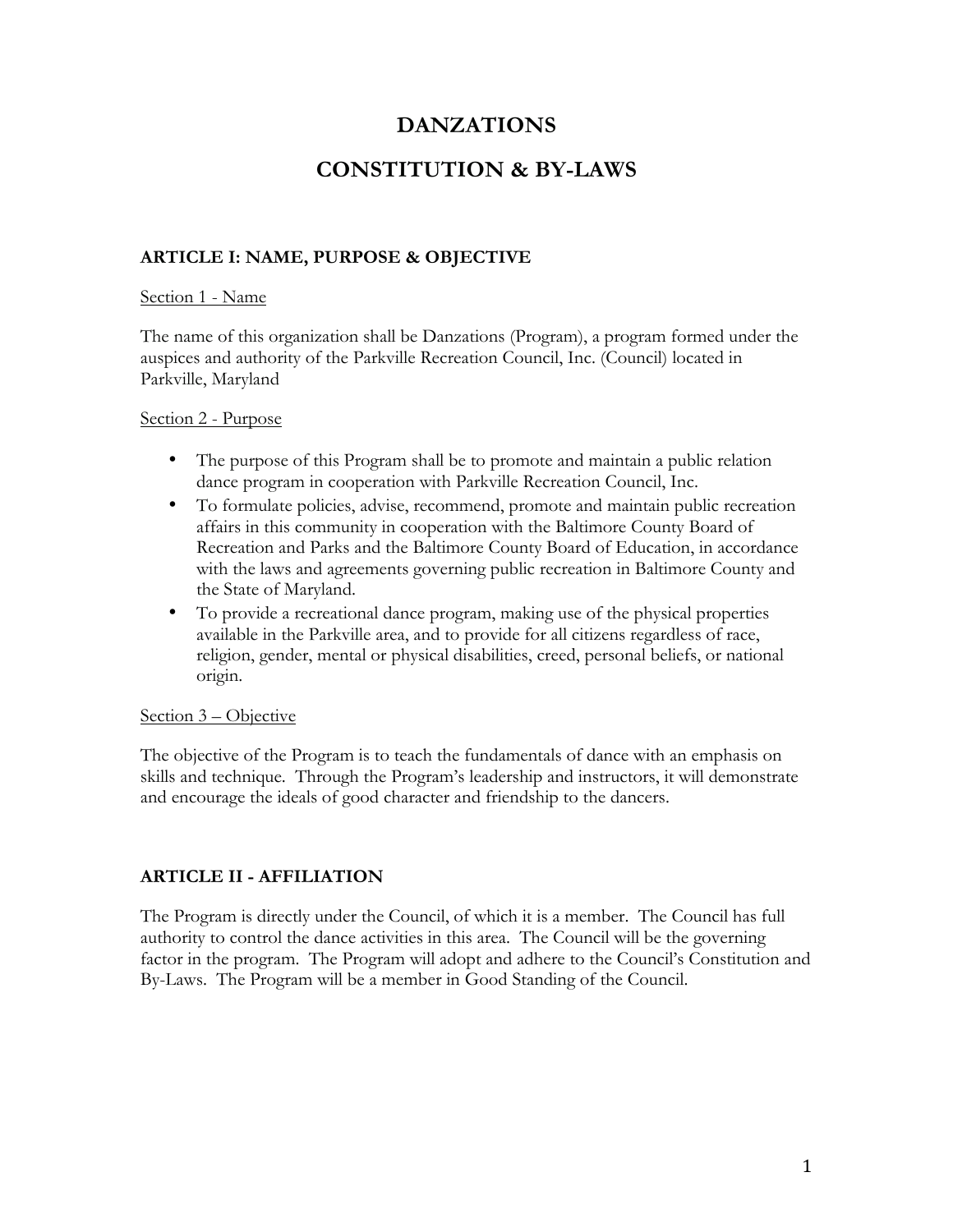## **ARTICLE III – MEMBERSHIP**

### Section 1 – Membership

The membership of Danzations shall consist of all registered participants, or are family members of registered participants, Instructors and Assistants. All memberships shall be fore the fiscal year August 1 thought July 30.

### Section 2 – Voting

Voting privileges are granted to all members who have attended the previous years Parent Meeting, and may be exercised during Board Elections.

## **ARTICLE IV – BOARD**

#### Section 1 – Officers & Directors

The Program Board shall consist of seven (7) officers and directors: Chairperson, Executive Teachers Director, Secretary, Treasurer, Fundraising Director and Advisory Director(s)

Section 2 – Nominations

The Chairperson will nominate all board members for any open positions.

#### Section 3 – Length of Office

All officers and directors shall serve one (1) year term. There is no limit as to the number of terms that may be served.

#### Section 4 – Removal from Office

Members of the Board may be removed from office at a duly convened special meeting of the Board provided two-thirds (2/3) of the members agree that there is due cause for removal, and is in the best interest of the program.

## **ARTICLE V – QUORUM**

A Quorum for regular or special Board Meetings of the Program shall consist of those in attendance.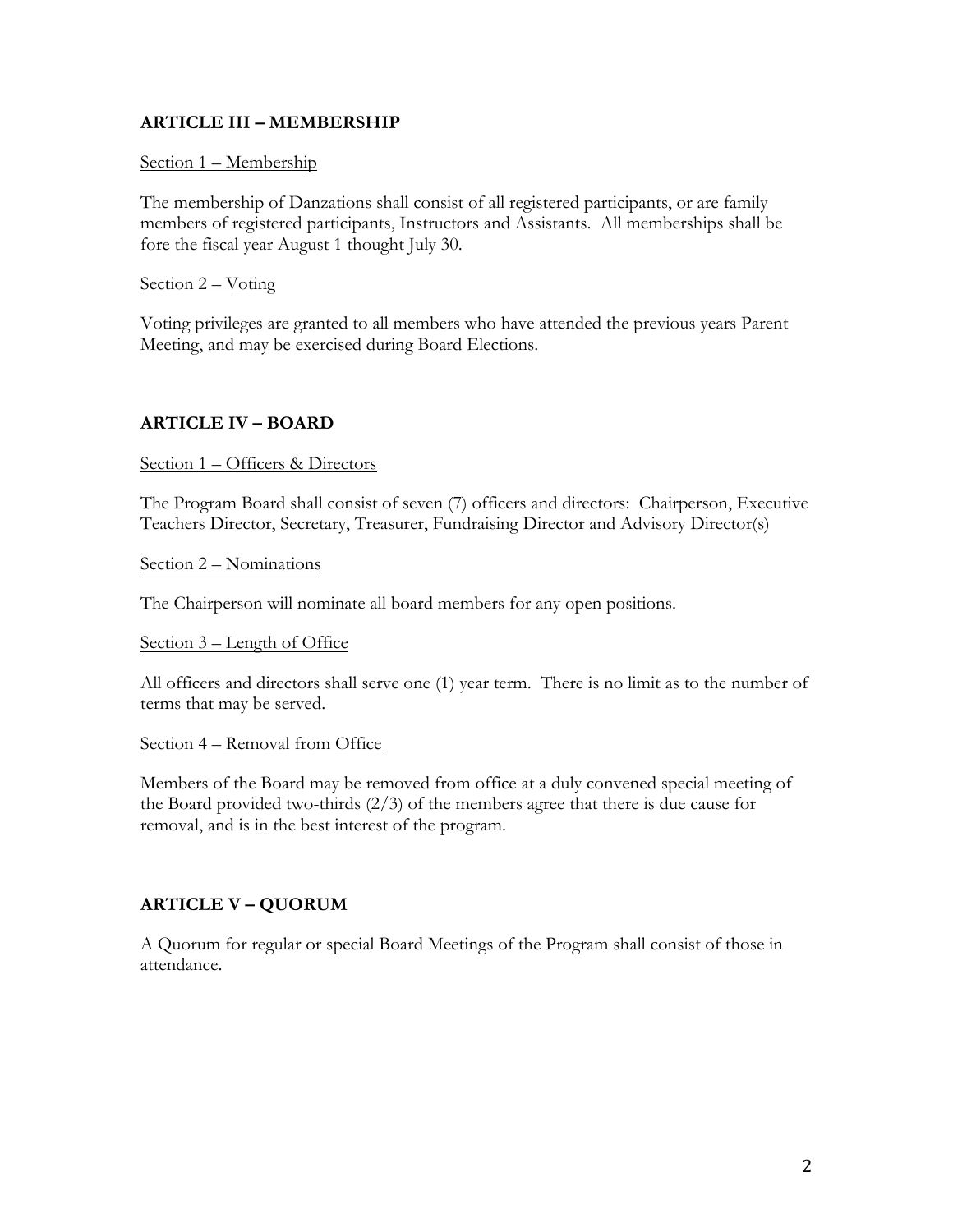# **ARTICLE VI – MEETINGS**

## Section 1

Parent Informational Meetings shall be held once a year The Board shall meet upon request of the Chairperson or upon a request of two or more officers. The Board may conduct voting and meetings by phone and through email.

## Section 2

The annual meeting shall be held each year on a date specified by the Chairperson between June  $1 -$  July 30.

# **ARTICLE VII – COMPENSATION TO OFFICERS AND MEMBERS**

Section 1

No part of the assets of this Program shall insure to the benefit of, or be distributed to, its members, trustees, officers, or other private persons, except in reasonable compensation for services rendered in furtherance of its stated objectives.

# **ARTICLE VIII – PARLIAMENTARY AUTHORITY**

Section 1

Robert's Rules of Order shall be the parliamentary authority of this organization, subject to any special rules contained in this Constitution and By-laws.

# **ARTICLE IX – AMENDMENTS**

### Section 1

All proposed amendments shall be submitted in writing to the Secretary and presented to the Board for approval by majority vote.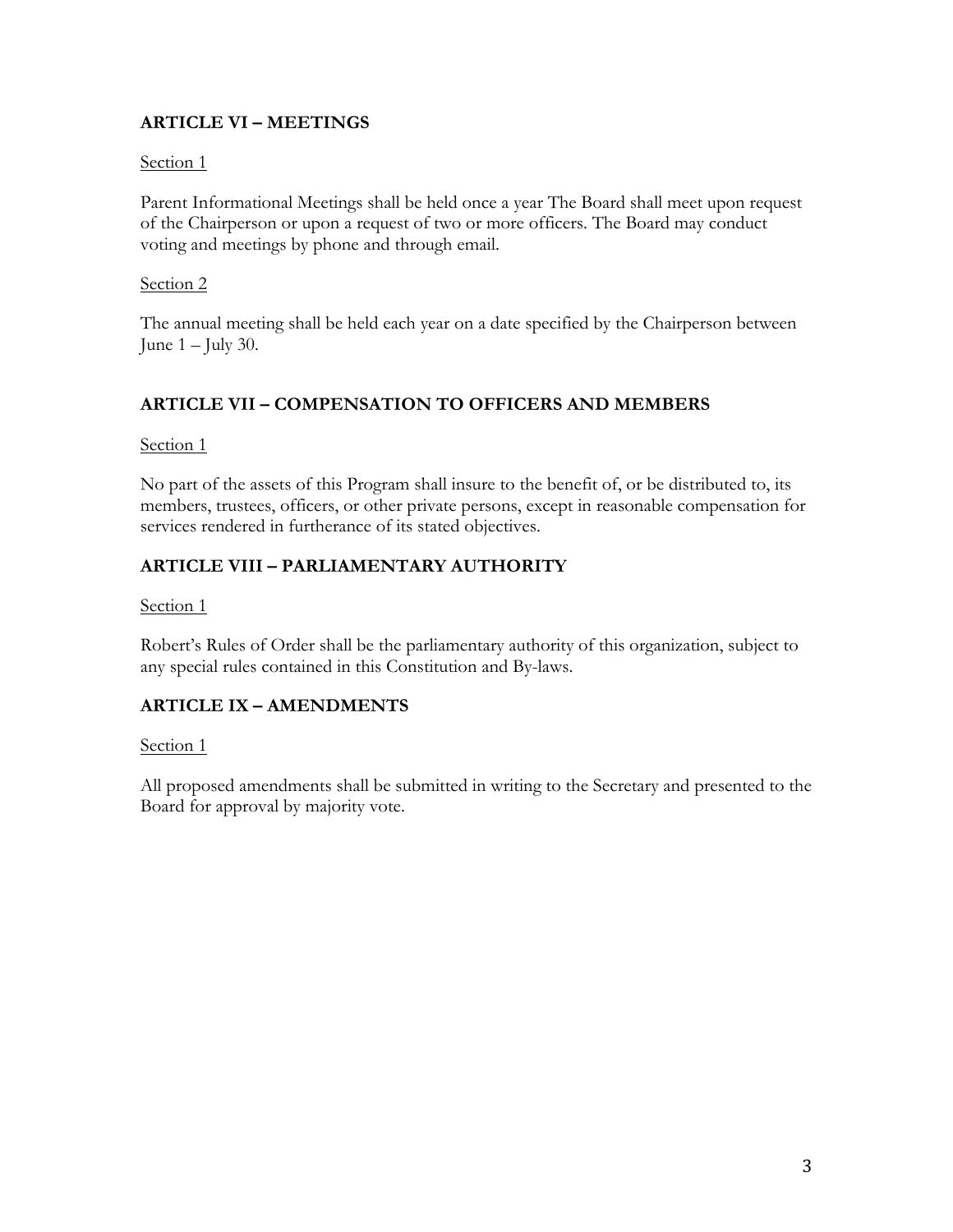# **ARTICLE X - DUTIES OF OFFICERS**

### Section 1

It is the duty of the Chairperson to enforce all items referenced in the constitution and By Laws, or the adopted Rules for each year. The Chairperson shall have the power to make all other decisions relating to the administration of program with the guidance of the Board.

The duties of the officers and directors shall be as follows:

# **Chairperson**

- Call the meeting to order at the appointed time.
- Preside and maintain order at all meetings.
- Announce the business in its proper order.
- State all questions and put them to vote.
- Announce the result of every vote and next business in order.
- Be impartial in assigning the floor.
- Protect the rights of each member.
- Appoint and dissolve committees as needed.
- Coordinate and perform services necessary for the orderly operation of the program.
- Preside over any disciplinary hearings as requested by an affected party.

# **Executive Teachers Director**

- Assist the Chairperson in the general supervision of the Board
- Perform the Chairperson's duties in the absence of the Chairperson
- Responsible for providing practice schedules, rules and related materials to the instructors
- Appoint teachers with the approval of the Chairperson
- Appoint assistants with the approval of the Chairperson
- Represent the instructors at the meeting
- Resolve any issues that are directly related to the instructors and/or assistants
- Chair of the Costume Committee

## **Secretary**

- Keep the minutes in an orderly fashion for the business history of the program
- Record all votes at meetings and actions taken without a meeting
- Distribute the minutes of each meeting to all proper persons within thirty (30) days after a meeting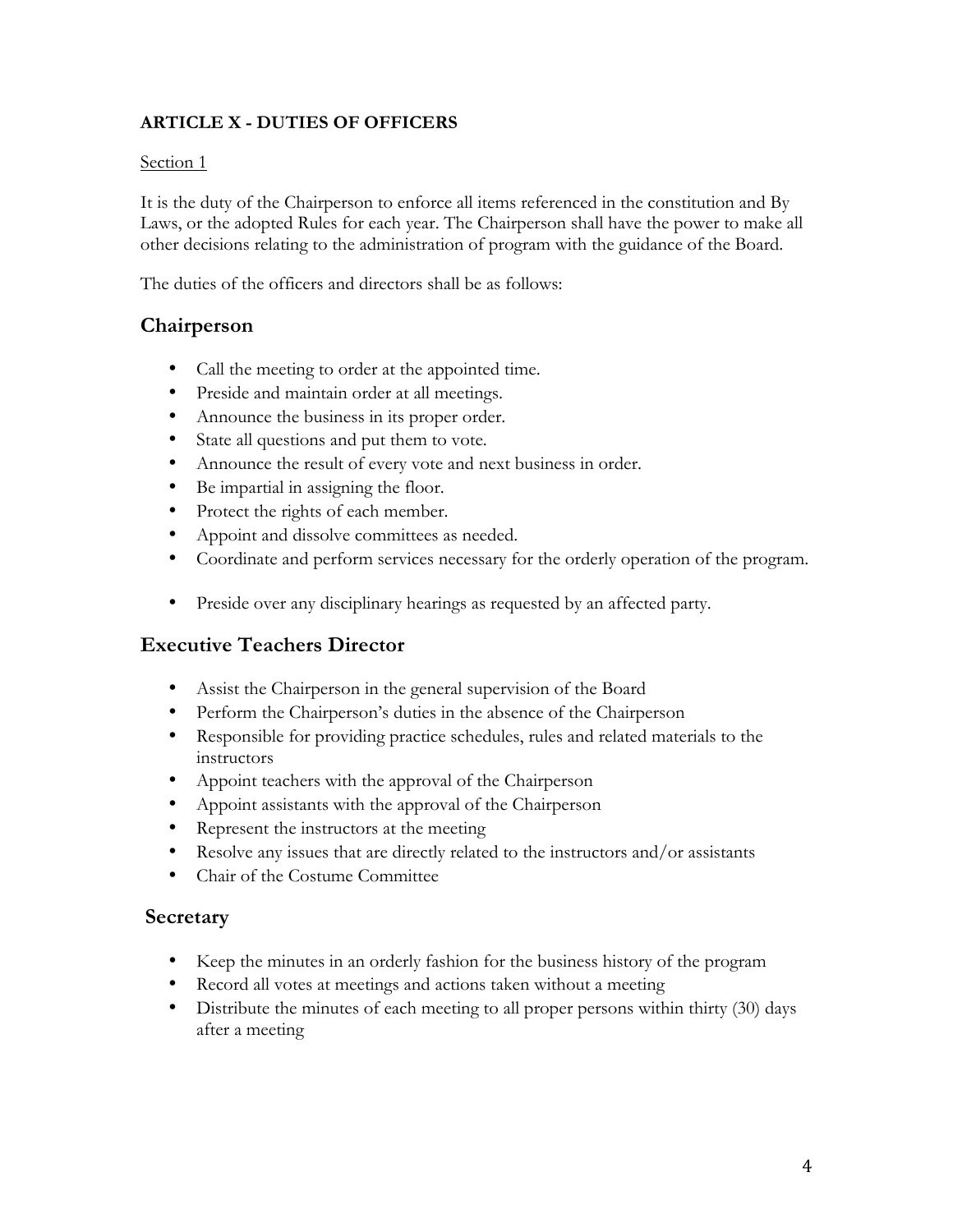# **Treasurer**

- Receive and disburse and keep accounting records for all funds of the organization in accordance with direction resulting from a regular or special meeting or as required by the Constitution and By-laws of the Parkville Recreation Council Inc.
- Receive and disburse all funds of the organization in accordance with direction resulting from a regular or special meeting or as required by the Constitution and Bylaws of the Danzations and Parkville Recreation Council Inc.
- Submit a written report of receipts and disbursements at each regular meeting.

# **Fundraising Director**

- Chair of the Fundraising Committee
- Develop and implement a fund-raising strategy, setting priorities, goals and budgets, and communication with the Board Members with a report at the meetings
- Other duties may include, but not limited to writing proposals to obtain donations, direct mail campaigns, and overseeing event planning as needed.

# **Advisory Director(s)**

- Assist in the coordination of special events
- Assist with the coordination of recital volunteers and Room Moms
- Assist with costumes, recital duties, and other tasks necessary for the operation of Danzations

# **ARTICLE XI – FISCAL YEAR**

### Section 1

The fiscal year of this organization shall run from August 1 of a calendar year through July 30 of the succeeding calendar year. In the event that Parkville Recreation Council Inc. changes its fiscal year, this organization will conform their year to those changes.

## **ARTICLE XII – PURCHASING**

### Section 1 – Budget

The Executive Teachers Director shall prepare and present to the Board an estimated, itemized budget, listing the equipment and supplies needed for the ensuing year. After approval and/or change to this budget, it will be submitted to the Parkville Recreation Council Inc. for final approval.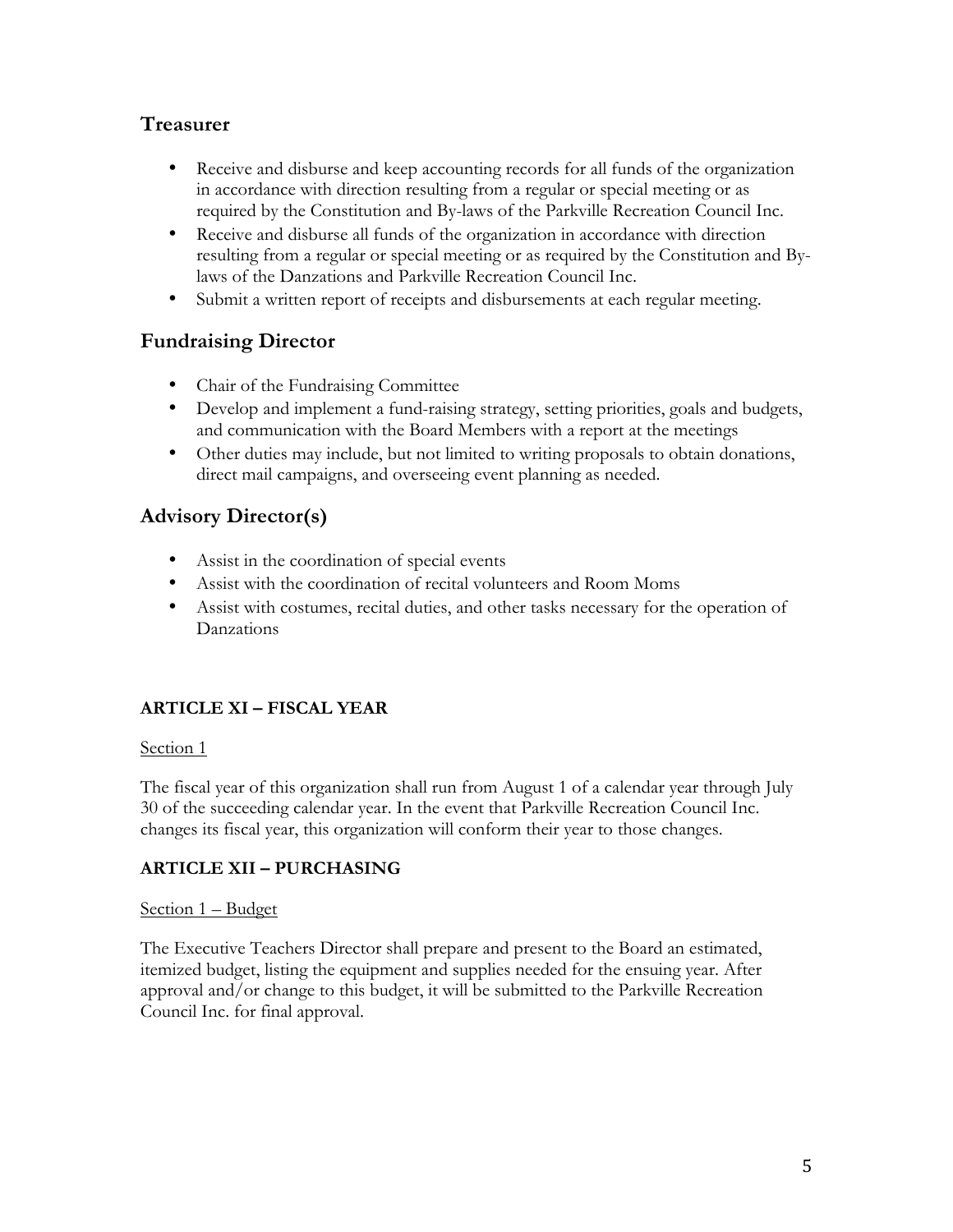## **ARTICLE XIII – CODE OF CONDUCT**

All parents, dancers, spectators, and members must comply and agree with the terms and conditions of the Parkville Recreation Council, Inc. Parents Code of Conduct and The Danzations Handbook as provided as part of your registration.

### Section 1 - Discipline

Any Instructor has the right to ask a dancer to sit out of a class for unfriendly, disrespectful, unruly, disruptive behavior or harmful behavior either to themselves or others.

#### Section 2 - Suspension

Members are subject to a suspension for unfriendly conduct and violation of the rules or the Code of Conduct by a recommendation of the Executive Teachers Director and the Chairperson. A suspension will start immediately for the remainder of the week. This includes, but is not limited to recital dress rehearsals and recital days. Further action, if determined necessary, may be taken by the Board.

### Section 3 – Suspension of Teachers and Members

Instructors, Assistants and Members will be subject to suspension for unfriendly conduct and violation of rules or the Code of Conducts by the Executive Teachers Director and the Chairperson. The suspension will be for one class from the time of the infraction. It will start immediately. This includes, but is not limited to recital rehearsals and recital day. Further action, if determined necessary, may be taken by the Board.

#### Section 4 – Removal

A removal of any instructor, assistant, or member from the program may be warranted with a recommendation from the Executive Teachers Director. The Chairperson will conduct a fair and impartial investigation of any and all charges. If removal is deemed advisable, it may be made by majority vote of the Board. There are no refunds.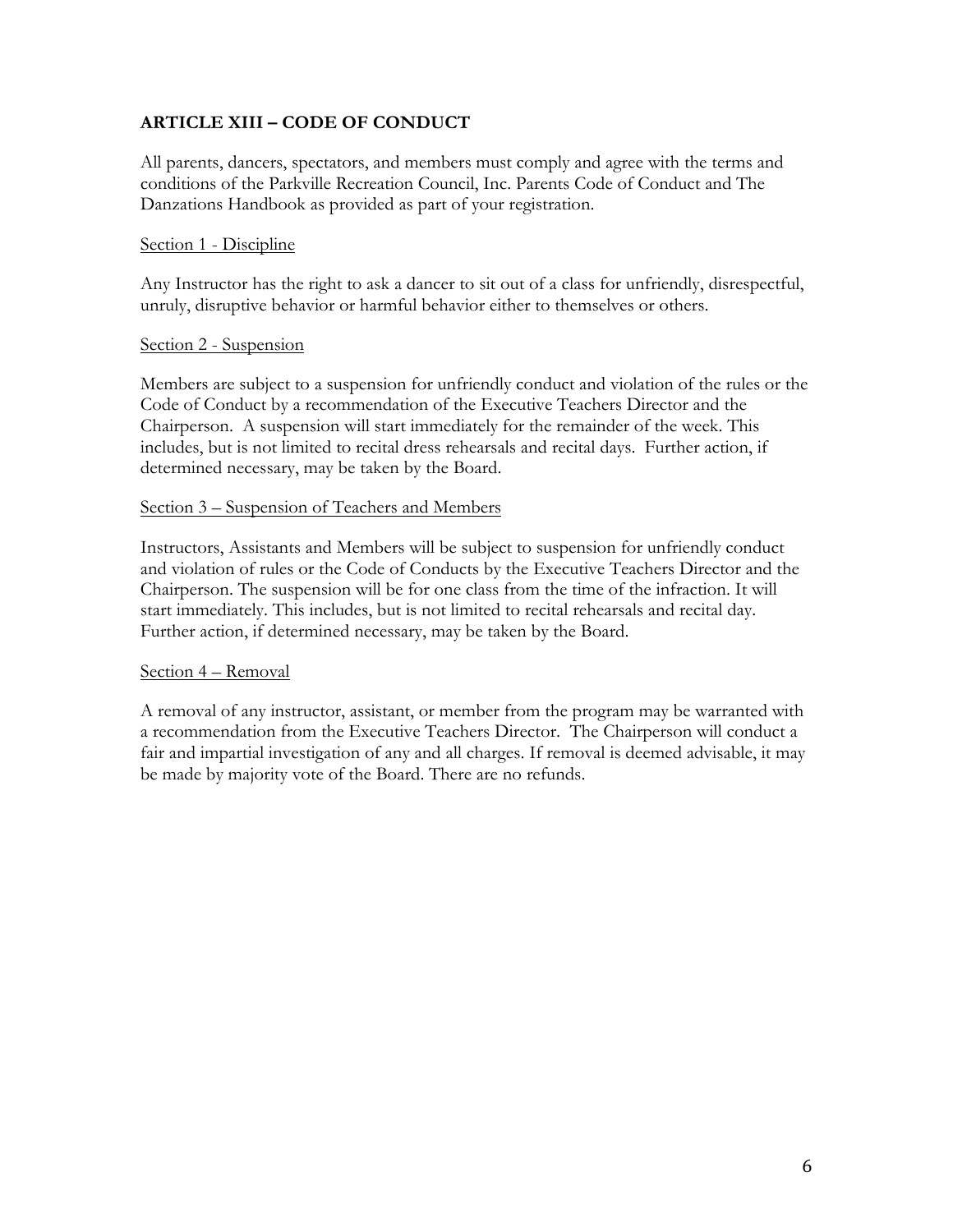#### Section 5 - Request for Hearings

In the event that a member is suspended, either temporarily or permanent, the affected party has a right to a hearing. A request for a hearing with the Board must be made in writing to the Chairperson within three (3) days of the receipt of the notice. The hearing shall be held no later than 10 days from the date of the request for a hearing, to investigate the alleged misconduct of the alleged offending member for the purpose of removal from the program or other disciplinary action. The alleged offending member shall be invited by the Chairperson to attend a hearing at a time and place designated by the Chairperson of the Program. The Chairperson shall conduct the hearing. The formal rules of evidence do not apply. The Chairperson shall outline the offending conduct and the evidence which supports the allegations. Written statements are admissible. The alleged offending member shall then have the opportunity to question and present evidence in response. The alleged offending member can for good cause shown, ask for any member of the Board to recluse themselves from the determination. If the Chairperson is reclused, the Executive Teachers Director will conduct the hearing. The Chairperson will make the determination if there has been a showing of good cause. Also attending the hearing shall be at least a majority of the Board. After hearing both sides, the Board, in a private meeting, will vote on removal, suspension, or other disciplinary action, if any. The written recommendation of the all parties will be considered. The Chairperson shall issue a written determination, and all decisions are final. The affected member will be advised they have a right to further review by the Parkville Recreation Council Inc.

#### Section 6 – Attendance Policy and Recital ejections

All Instructors, Assistants and Members will be given a copy of the Attendance Policy outlined in The Danzations Handbook at Registration. The Attendance Policy must be physically or electronically signed by the Parent/Guardian at registration. Registration will not be accepted without it. It is important that all dancers report to their scheduled classes. If a dancer is more than 5 minutes late for a class, he/she will not be able to participate in that particular class, and be marked absent. If a dancer is absent from 4-5 classes, he/she will receive a courtesy email from the Chairperson, reminding of our attendance policy. If more than 5 classes are missed, the Chairperson, Executive Teachers Director, and Instructors reserve the right to determine whether that dancer will be able to participate in the recital. Dancers will not be able to participate in the recital if 2 absences occur during the last 2 weeks before recital. Dancers will not be able to participate in the recital if any part or whole of **MANDATORY DRESS REHEARSALS** are missed by the dancer.

### **ARTICLE XIV – FINANCIAL POLICY**

#### Section 1 – Enrollment

Enrollment is for an entire session and no refunds or deductions will be granted for absence or withdrawal, unless for medical reasons.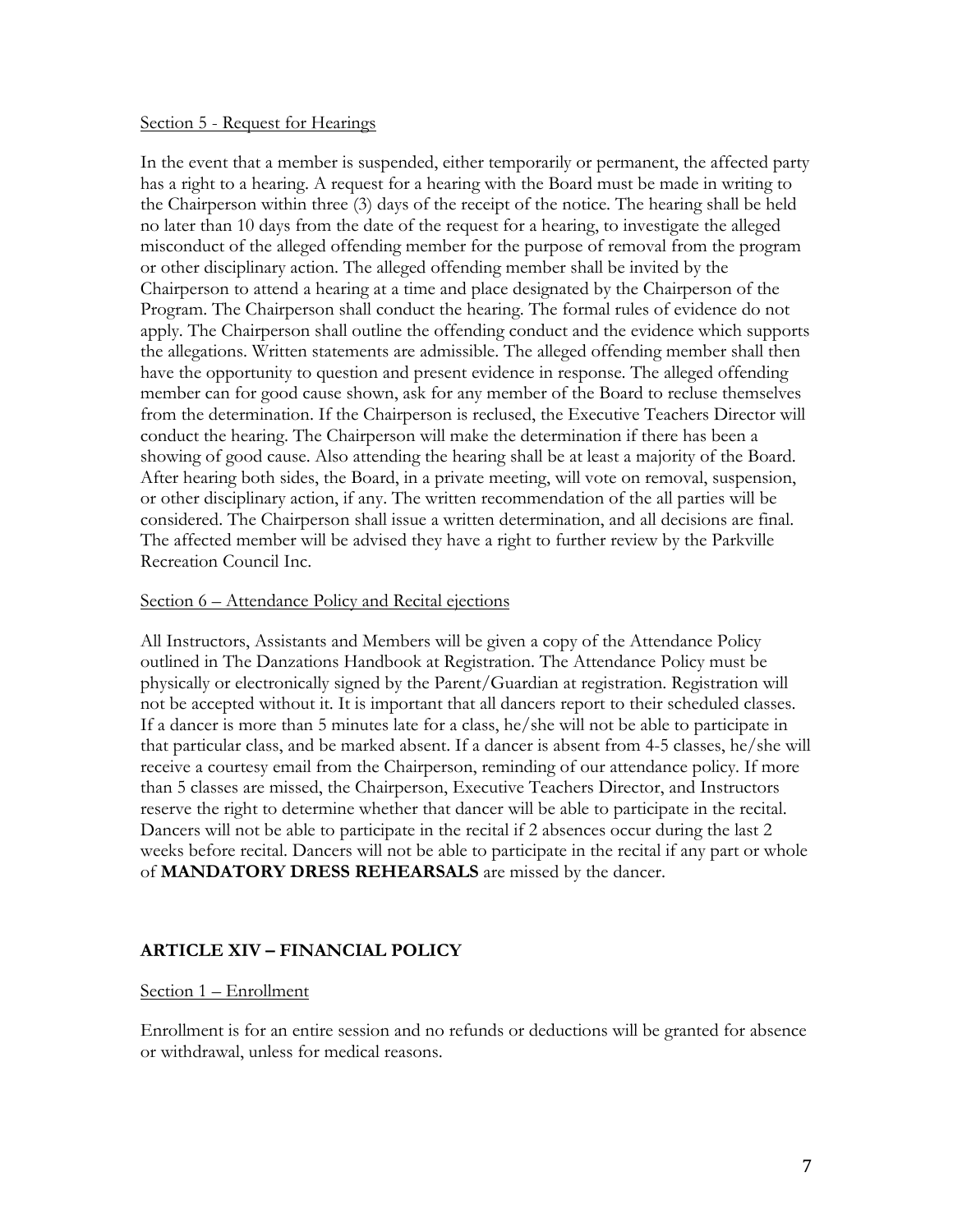### Section 2 – Registration

Registration opens online on August 1<sup>st</sup>. Class availability is on a first come basis. Registration is not complete until the registration fee is paid along with the properly electronically signed forms.

### Section 3 – Payments

Payments can be paid in the forms of cash, check or credit card. If there are extenuating circumstances regarding payment, please speak to the Chairperson **BEFORE** payment is due.

For your convenience, registration for more then one class may be divided into installment payments as follows:

- 1) First Installment payment must be made at the time of registration.
- 2) Costume fees are due in full the  $3<sup>rd</sup>$  week of November
- $3)$  Final installment payment is due the  $3<sup>rd</sup>$  week of January
- 4) Mommy & Me registration payments must be made in full at time of registration.

### Section 4 – Late Payment Policy

If an installment payment is more than 1 week behind, a friendly email will be sent to the member who registered the dancer. If there has been no return communication from the parent/guardian within one week, a friendly reminder phone call will be made, and a letter sent home with the dancer. If there has been no attempt at a return communication from the parent/guardian, or a payment arrangement has not been made and approved by the Treasurer within one week of the friendly phone reminder, the dancer will not be allowed to participate in class until a payment agreement can be reached and approved by the Chairperson and Treasurer.

#### Section 5 – Costume Distribution Policy

If a dancer has any outstanding charges, they will be denied their costumes for Recital until the account is brought up to date, or if a payment arrangement has been made and approved by the Chairperson and Treasurer

#### Section 7 – Returned Check Policy

Checks returned to us by the bank, will incur a N.S.F. fee of \$40 and all future payments must be in the form of cash, money order or cashier's check. All checks should be made payable to PRC. Registration fees and Costume fees are NON- REFUNDABLE and NON-TRANSFERABLE.

#### Section 8 - Bad Weather Policy

If at any time it is necessary to cancel classes due to inclement weather, there will be NO reduction of tuition. All classes cancelled will NOT be rescheduled.